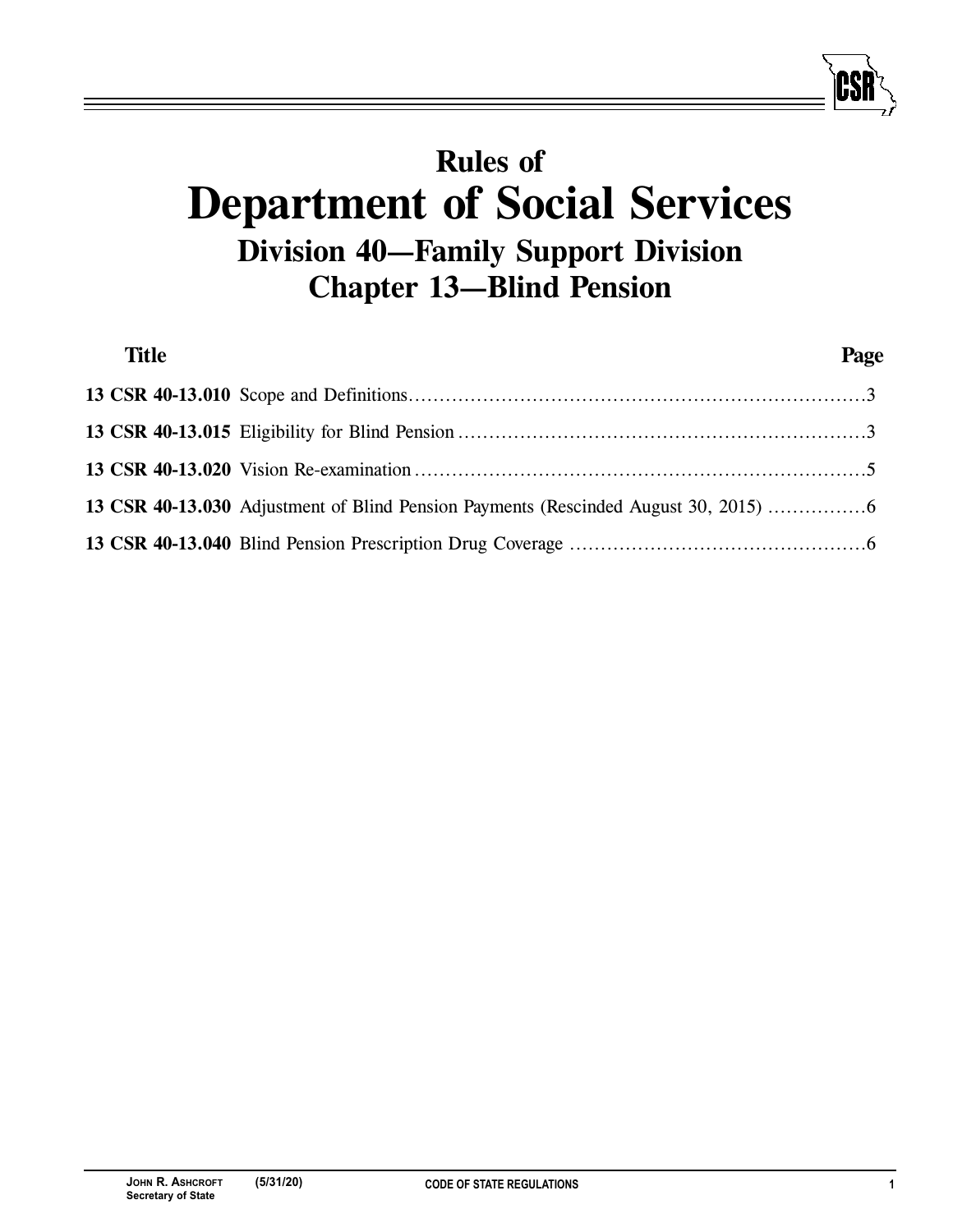

# **Title 13—DEPARTMENT OF SOCIAL SERVICES Division 40—Family Support Division Chapter 13—Blind Pension**

#### **13 CSR 40-13.010 Scope and Definitions**

*PURPOSE: This rule states the definition of terms which are applicable to the blind pension program.* 

(1) Scope: This rule establishes the definitions and terms which are applicable to blind pension payments and eligibility for blind pension (state funded) MO HealthNet pursuant to RSMo, 208.151.1(3), notwithstanding any other provision of the *Code of State Regulations* to the contrary. This rule applies to the blind pension program and does not apply to the Supplemental Aid to the Blind (SAB) program, unless stated otherwise.

### (2) Definitions.

(A) "Adjusted Gross Income" means the gross income less any health insurance premiums and court ordered child support payments made by the sighted spouse.

(B) "Applicant" means the adult that applied for blind pension benefits whose signature, or whose signature as written by the adult's guardian, conservator, or attorney-infact, is on the application for blind pension.

(C) "Application Date" means the day on which the division receives a completed and signed application.

(D) "Asset" or "Resource" means a liquid resource, personal property, or real property, as defined in this rule.

(E) "Authorized Representative" means a person or organization designated by the participant to act responsibly on the participant's behalf. Notwithstanding any other regulations to the contrary, a participant or applicant may appoint an authorized representative pursuant to 13 CSR 40-2.015.

(F) "Blind." A person is blind if his or her vision cannot be corrected to better than five two-hundredths (5/200), in the better eye, or if his or her visual field is less than or equal to five (5) degrees as tested with five millimeter (5 mm) target on perimeter in the better eye, for a period that lasted or is expected to last at least twelve (12) months.

(G) "Division" means the Family Support Division of the Department of Social Services of the state of Missouri.

(H) "Household" or "Household Member" means:

1. A person applying for, receiving, or appealing an adverse decision in regard to assistance from the blind pension program; and

2. The spouse of the participant, if the spouse is living with the participant or in a dwelling on the same parcel of land as the participant, or is a community spouse, as defined in 13 CSR 40-2.030, including situations when one (1) spouse is away from the home for work, education, or medical purposes, but would otherwise be living with the participant.

(I) "Liquid Resource" or "Liquid Asset" means cash or other property which can be converted to cash within twenty (20) business days. Examples of a liquid resource include, but are not limited to:

1. Money in a checking, savings, money market, certificate of deposit, nursing home patient account, or other bank account;

2. The cash surrender value of a life insurance policy, minus the amount of any lien, loan, accrued interest payments, or assigned portion of the policy;

3. Securities, as defined in section 409.1-101, RSMo, including mutual funds and retirement accounts;

4. The cash surrender value of an annuity;

5. The income stream of an irrevocable annuity, pursuant to section 208.212, RSMo;

6. A burial plan, pre-need funeral contract, or personal funeral trust account;

7. A promissory note, mortgage, contract for deed, or other loan instrument; or

8. An instrument similar to those identified in this subsection that the division has determined to be of value to the household.

(J) "Motor Vehicle" means any self-propelled vehicle not operated exclusively upon tracks or private roads.

(K) "Participant" means any individual who has applied for, is receiving, or has been denied blind pension benefits or services administered by the division.

(L) "Personal Property" means anything that is neither a liquid resource, nor real property. This includes, but is not limited to:

1. Household goods and personal effects;

2. Farm surpluses, livestock, farm or business machinery, or equipment;

3. Automobiles, trucks, and similar items; or

4. Anything that does not meet the definition of a liquid resource or real property.

(M) "Real Property" means land, and any interest, buildings, or any permanent structures attached to the land, including, but not limited to, mobile homes and trailers.

(N) "Reasonable Support" means the sighted spouse's annual income is equal to or greater than five hundred percent (500%) of that year's Federal Poverty Limit for the applicant's household size of two (2) (as the

term "household size" is used when determining Federal Poverty Guidelines).

(O) "Residence." In order to establish residency, the participant must show physical personal presence in the state of Missouri with the intention to remain permanently or for an indefinite time, without any fixed or certain purpose to return to a former place of abode outside of Missouri. The participant must be a resident of Missouri for the continuous twelve (12) months immediately preceding the date of application. The division may require documentation to verify Missouri residency.

(P) "Sighted Spouse" means a person who has vision better than the requirement to receive blind pension as defined by 13 CSR 40-13.015, who is married to a recipient of blind pension.

(Q) "Trust" is defined pursuant to Chapter 456, RSMo.

*AUTHORITY: sections 207.022 and 660.017, RSMo 2016.\* Original rule filed March 12, 2019, effective Sept. 30, 2019.* 

*\*Orignal authority: 207.022, RSMo 2014 and 660.017, RSMo 1993, amended 1995.*

### **13 CSR 40-13.015 Eligibility for Blind Pension**

*PURPOSE: The purpose of this rule is to establish the eligibility requirements for blind pension payments and blind pension MO HealthNet benefits, pursuant to Chapter 209, RSMo.* 

(1) Scope: This rule only applies to blind pension and does not apply to the Supplemental Aid to the Blind (SAB) program, unless stated otherwise.

(2) In order to qualify for blind pension benefits, the applicant must, at the time of application and until notifying the agency otherwise, meet the vision requirements in their better eye set forth in section 209.040, RSMo, and this rule:

(A) Each applicant must complete a vision exam, certified by an ophthalmologist, a physician skilled in diseases of the eye, or an optometrist, that consists of all of the following seven (7) components:

1.Visual Acuity;

- 2. Extraocular Motility and Alignment;
- 3. Pupils Exam;
- 4. Tonometry;
- 5. Slit-Lamp Examination;

6. Fundoscopy (indirect or direct ophthalmoscopy); and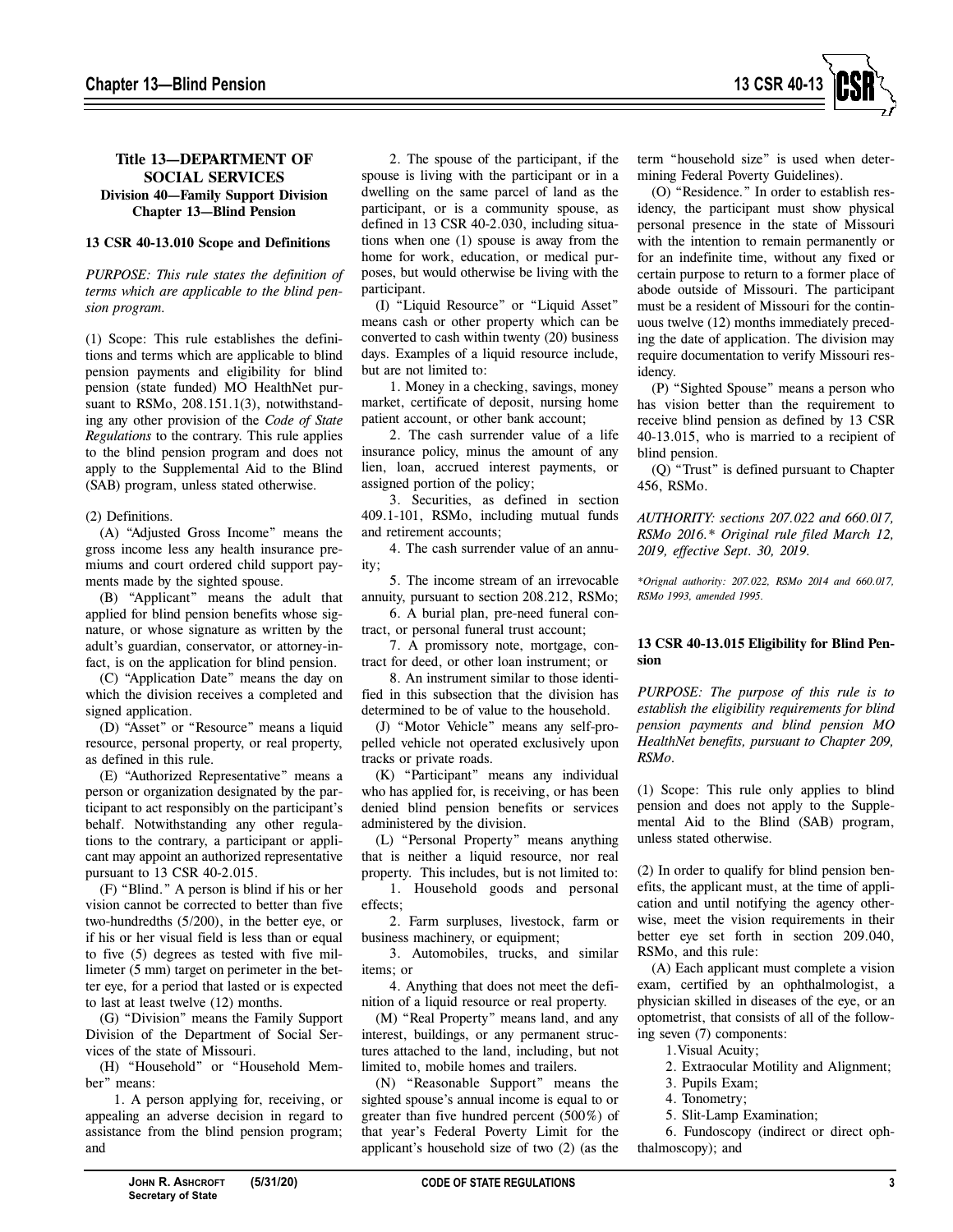7. Humphrey 24-2 Visual Field Exam (or equivalent).

(3) A person can apply for and receive a blind pension separately from MO HealthNet coverage. Individuals who are receiving a blind pension separately, and who want MO HealthNet coverage pursuant to section 208.151, RSMo, shall submit a new application for MO HealthNet.

(A) If a blind pension participant wants to qualify for federally-funded Medicaid services, including, but not limited to, services provided by the SAB program or the Home and Community-Based waiver services (HCB) program, the household must also qualify under all federal and state eligibility requirements relevant to those programs.

(B) A person who is receiving or applying for MO HealthNet coverage and also wants to receive a blind pension shall submit a separate application for blind pension.

(4) For the applicant and each household member, the applicant shall provide the following information that the division shall use in order to determine the applicant's eligibility for blind pension benefits:

(A) Relationship to the applicant;

(B) Physical address;

(C) Mailing address, if different from physical address;

(D) Date of birth;

(E) Social Security number (for applicant only);

(F) Citizenship or immigration status (for applicant only);

(G) Employment status, employer name and location, hours employed;

(H) Any and all sources of income to determine the reasonable support of the sighted spouse;

(I) Itemization of any real or personal property owned or held in trust by the applicant and/or any household members and the fair market value thereof;

(J) Itemization of any liquid assets owned by the applicant or a household member, or a trust created by a household member; and

(K) Itemization of any transfers of the type of assets listed in paragraphs (I) and (J) of this subsection by a household member, by a trust created by a household member, or by someone's action on the household member's behalf or behest, for an amount less than the asset's fair market value.

(5) In order to qualify for a blind pension, an applicant shall be eighteen (18) years of age or older and—

(A) Be a continuous resident of Missouri since the applicant went blind; or

(B) Be a resident of Missouri for twelve (12) months immediately preceding the date of application; and

(C) Be of good moral character.

1. Individuals convicted of a felony within the ten (10) years preceding the date of application are not of good moral character for purposes of this rule.

2. For purposes of this subsection, a suspended imposition of sentence (SIS) is not a conviction, and a suspended execution of sentence (SES) is a conviction; and

3. Any blind pension recipient who intentionally or knowingly submits, or causes to be submitted, false information to the division shall not be deemed a person of good moral character and shall not be eligible for a blind pension pursuant to section 209.030, RSMo; and

(D) The applicant's qualifying visual impairment has lasted or is expected to last at least twelve (12) months.

(6) A person is not eligible for blind pension if that person's household owns property or has an interest in property as defined in 13 CSR 40-13.010, the value of which is over thirty thousand dollars (\$30,000).

(A) In determining eligibility for blind pension, the division shall consider as property:

1. Any kind of asset that is owned by a household member or held on behalf of the household member;

2. Any kind of asset that is owned by a trust or any other entity, but which a household member or someone acting on behalf of a household member, has the legal power to use for the general benefit of the household; or

3. Any kind of asset that is owned by a self-settled trust, as defined in, determined by, and subject to 42 U.S.C. section 1396p(d).

(B) The division shall treat real property as—

1. For real property deemed commercial property or residential property located in Missouri, the fair market value shall be the current market value of the property, as determined by the assessor in the county in which the property is located, before applying the level of assessment pursuant to section 137.115, RSMo.

2. For real property deemed agricultural, the pensioner or applicant shall provide, upon request, an estimate of the property's current market value from a knowledgeable source. The division may reject the assessment of a particular knowledgeable source if there is reason to believe that the source has a conflict of interest regarding the property or

a close relationship with the applicant, and the division may request to see any applicable credentials or other information regarding the selected source at the discretion of the division.

A. Knowledgeable sources include, but are not limited to the following:

(I) Licensed real estate brokers;

(II) The local office of the Farmer's Home Administration (for rural land);

(III) The local office of the Agricultural Stabilization and Conservation Service (for rural land);

(IV) Banks, savings and loan associations, mortgage companies, and similar lending institutions;

(V) The Assessor;

(VI) The County Agricultural Extension Service; or

(VII) An appraisal from a qualified appraiser of agricultural property.

B. If the division determines that the agricultural property has no market value, or the household believes that the assessed market value is inaccurate, the division may require the household to provide one (1) or more of the items identified in paragraph  $(6)(B)2$ . of this rule.

3. For the division to determine the fair market value of real property located outside the state of Missouri, the household shall provide one (1) or more of the following:

A. An appraisal of the property that is less than twelve (12) months old, that shows the fair market value, and is completed by an appraiser who is licensed to do appraisals in the jurisdiction in which the property is located;

B. A bill of sale on the property from the last twelve (12) months that shows the amount for which the property was purchased;

C. A written statement attesting to the value from a real estate professional licensed in the jurisdiction in which the property is located; or

D. Convincing evidence that the household is barred by law from selling the property, in which case the property will be deemed as having no fair market value.

4. If the household does not provide the information from at least one (1) category identified in this subsection, after being given at least ten (10) days to provide it, the division may deny eligibility to the household or determine the value of the property based on the information that is available to the division.

5. If the applicant or a household member owns a portion of real property jointly or in common with people who are not household members, the value of the household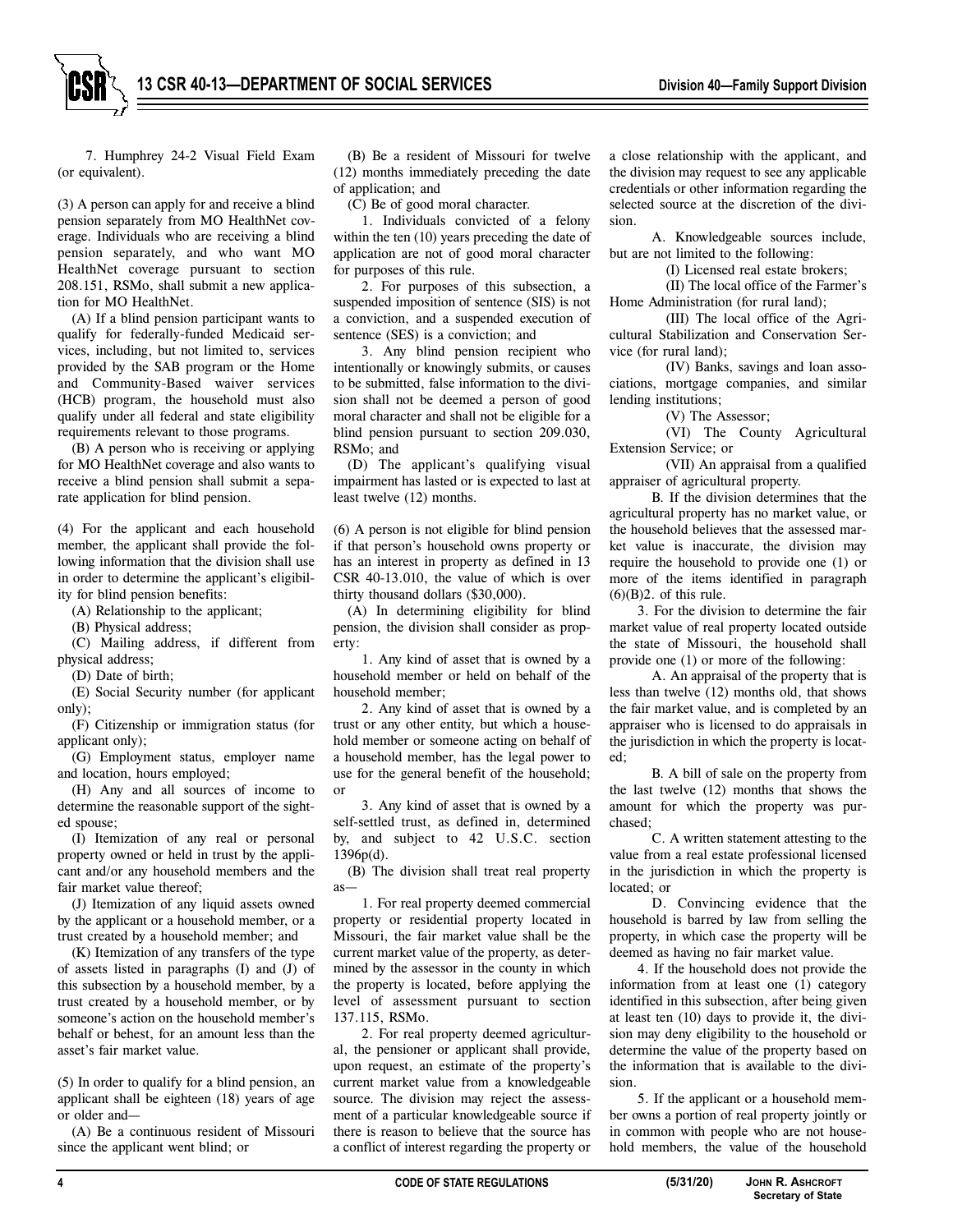

member's share shall be the property's fair market value, multiplied by the percentage of ownership held by the household member.

(C) In determining eligibility for blind pension, the division shall not consider as property the primary residence of the participant and the first one hundred thousand dollars (\$100,000) held in an Achieving a Better Life Experience (ABLE) account.

(7) A person is not eligible for blind pension payments if—

(A) The person has a spouse who: is a resident of the state, and can provide reasonable support to the applicant as defined in 13 CSR 40-13.010;

(B) The person publicly asks or begs for money by any means anywhere in the state;

(C) The person is maintained in a private or public institution as outlined in 13 CSR 40-2.080, unless the person is a patient in a public medical institution; or

(D) The person has a driver's license and does not relinquish the license to the Missouri Department of Revenue or to the issuing authority in the state or jurisdiction from which the license was issued within sixty (60) days of approval for blind pension. Each applicant has a one-  $(1-)$  time sixty-  $(60-)$  day grace period to surrender their license and will not be given another sixty- (60-) day period if they must reapply due to any issue, regardless of reason, with an earlier application.

(8) Individuals will be disqualified from receiving blind pension benefits for a period of two (2) years for their first sanction, four (4) years for their second sanction, and permanently disqualified for their third (3) sanction if they—

(A) Obtain or renew a driver license from any state while receiving blind pension; or

(B) Operate a motor vehicle (as defined in 13 CSR 40-13.010) while receiving blind pension.

(9) Any person shall permanently forfeit all of his or her rights to future blind pension benefits, if the division determines that the person—

(A) Willfully and fraudulently provided information that is false in order to qualify for blind pension; or

(B) Transferred ownership or an interest in property in order to become wholly or in part qualified for a blind pension.

*AUTHORITY: sections 207.022 and 660.017, RSMo 2016.\* Original rule filed March 12, 2019, effective Sept. 30, 2019. \*\** 

*\*Orignal authority: 207.022, RSMo 2014 and 660.017, RSMo 1993, amended 1995.* 

*\*\*Pursuant to Executive Order 21-09, 13 CSR 40-13.015, section (8) and subsection (9)(B) was suspended from March 25, 2020 through December 31, 2021.* 

#### **13 CSR 40-13.020 Vision Re-examination**

*PURPOSE: This rule establishes the requirements to determine whether an individual previously eligible for a blind pension is required to submit to a re-examination of the individual's vision less often than every five (5) years, and whether the division can waive future re-examinations.* 

(1) Scope: This rule specifies how and when an individual eligible for a blind pension is required to submit to a re-examination of the individual's vision less often than every five (5) years, whether the division can waive future re-examinations, and the reporting responsibilities for all blind pension recipients concerning changes in vision or other circumstances.

(2) An individual has "no usable vision" when—

(A) One (1) or both of the following two (2) conditions are met:

1. The individual has no vision or only light perception in their better eye; or

2. The individual's vision, with or without proper adjusted glasses, or assistive technology, is determined to be up to, but not including, five two hundredths (5/200) in their better eye, or whose best visual field is five (5) degrees as tested with five (5) millimeter target or perimeter in their better eye; and

(B) The individual's vision loss is permanent; or is medically unlikely to return or improve, with or without assistive technology.

(3) Applicants for blind pension and recipients of blind pension may apply to the division for a waiver of the requirement that they submit to a re-examination of their vision every five (5) years as authorized in section 209.040, RSMo. To qualify for the waiver, the individual shall have no usable vision in the better eye as certified by an ophthalmologist, a physician skilled in diseases of the eye, or an optometrist designated or approved by the division and that condition can reasonably be expected to persist for five (5) years. The certification required by this section shall be in writing and submitted to the division on a form provided by the division or in a letter on the provider's letterhead. Such certification must be provided within ninety (90) days of the examination conducted to determine if the individual has no usable vision. The health care provider conducting the examination

shall personally sign the form. The form or letter shall include the following information:

(A) The name and license number of the ophthalmologist, physician skilled in diseases of the eye, or optometrist who conducted the examination;

(B) The name of the individual examined and the date of the examination;

(C) The ophthalmologist, physician skilled in diseases of the eye, or optometrist who conducted the examination shall state whether—

1. The individual has no usable vision in the better eye; or

2. The individual's vision, with or without proper adjusted glasses, is up to, but not including, five two hundredths (5/200) in their better eye, or his/her best visual field is five (5) degrees or less as tested with a five (5) millimeter target or perimeter in their better eye; and

(D) The ophthalmologist, physician skilled in diseases of the eye, or optometrist who conducted the examination shall state whether the individual's vision loss is—

1. Permanent; or

2. Is medically unlikely to return or improve, with or without glasses or assistive technology.

(4) The ophthalmologist, physician skilled in diseases of the eye, or optometrist who conducted the vision examination may indicate that a re-examination should be performed in less than five (5) years. This shall be sufficient evidence to give the division reasonable belief that an individual's vision will improve.

(5) The Family Support Division shall grant the waiver to applicants for blind pension and blind pension recipients upon receipt of the certification required in section (3).

(A) FSD may terminate the waiver for any blind pension recipient based on review of available technological advances and said blind pension recipient's circumstances.

(6) Blind pension recipients shall notify the division if they have or obtain a valid driver's license or experience any improvement in their vision, with or without assistive technology, within ten (10) days of change in circumstances.

(7) Blind pension recipients who have been granted a waiver of the vision re-examination shall certify that their vision has not improved at the time of their annual eligibility redetermination. The individual shall provide the following information when making the written certification: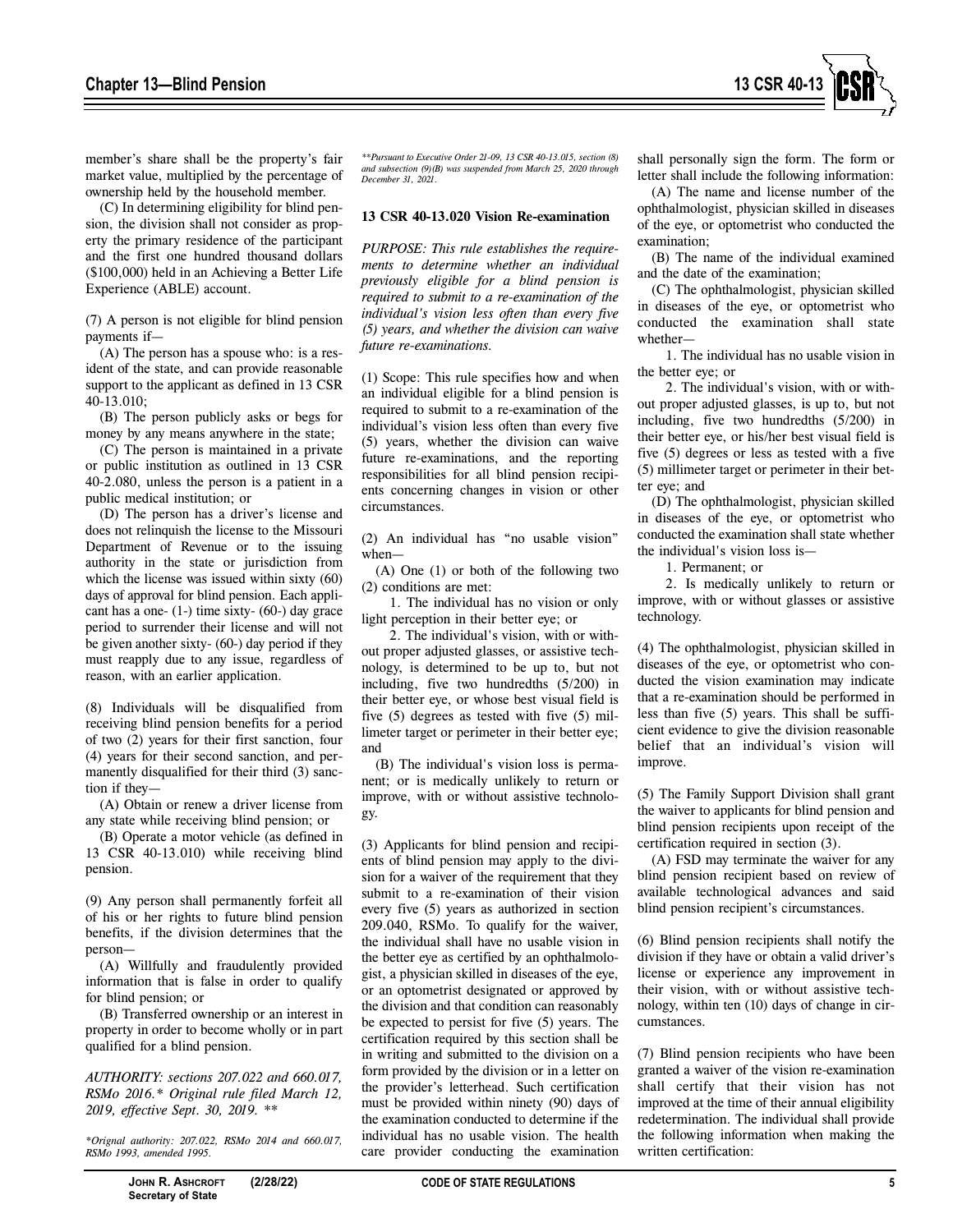

(A) The name of the individual making the certification;

(B) The individual's current physical address;

(C) Mailing address, if different from physical address;

(D) The individual's department client number or Social Security number;

(E) A statement that the recipient certifies, subject to penalty of perjury, that his or her vision has not improved, with or without glasses or assistive technology; and

(F) The certification shall be signed by the blind pension recipient or the recipient's authorized representative.

(8) Whenever the blind pension recipient reports that his or her vision has improved or the division has reasonable cause to believe that a blind pension recipient's vision no longer meets the vision requirement to receive blind pension, the division shall require the blind pension recipient to submit to a vision re-examination to determine whether the individual is still qualified for the waiver or for blind pension benefits. The blind pension recipient shall promptly submit to an eye re-examination or visual determination made by an ophthalmologist, a physician skilled in diseases of the eye, or an optometrist, designated or approved by the Family Support Division when requested to do so by the division.

(9) The division shall deny or terminate the blind pension recipient's benefits at any time the division determines that a blind pension recipient—

(A) Is not blind;

(B) Is not eligible for the benefit;

(C) Has failed to timely notify the division that he or she may no longer meet the visual or other requirements for the blind pension program;

(D) Fails to submit to a re-examination under section  $(7)$  or  $(8)$ ; or

(E) Who otherwise fails to comply with his or her responsibilities under this section.

(10) Any blind pension payment made to a recipient who was not qualified for blind pension benefits shall be a debt immediately due to the state and collected as overpayment. The blind pension recipient shall repay the sum of the blind pension payments that the individual was not entitled to receive, and any MO HealthNet benefits received while not eligible.

(11) Certifications submitted by mail or any commonly available electronic means such as fax or e-mail, shall be accepted and treated the same as an in-person filing of a certification. A blind pension recipient who submits a certification by electronic transmission certifies under penalty of perjury that the certification and the information contained therein is true, accurate, and authentic. The blind pension recipient shall retain and provide the original certification to the division upon request.

(12) Any blind pension recipient who intentionally or knowingly submits, or causes to be submitted, false information to the division shall not be deemed a person of good moral character and shall not be eligible for a blind pension pursuant to section 209.030, RSMo.

(13) All information provided to the Missouri Department of Social Services, Family Support Division in the certification shall be true, accurate, and complete.

(14) A blind pension recipient who is aggrieved by a decision of the division under this regulation may appeal the division's decision pursuant to section 209.110, RSMo*.*

*AUTHORITY: sections 207.022 and 660.017, RSMo 2016.\* Original rule filed Jan. 12, 2015, effective July 30, 2015. Amended: Filed March 12, 2019, effective Sept. 30, 2019. \*\** 

*\*Original authority: 207.022, RSMo 2014 and 660.017, RSMo 1993, amended 1995.*

*\*\*Pursuant to Executive Order 21-09, 13 CSR 40-13.020, section (9) was suspended from March 25, 2020 through December 31, 2021.* 

# **13 CSR 40-13.030 Adjustment of Blind Pension Payments**

(Rescinded August 30, 2015)

*AUTHORITY: sections 207.020.1(5) and 209.040.2, RSMo Supp. 2014, and section 660.017, RSMo 2000. Emergency rule filed Oct. 8, 2014, effective Oct. 18, 2014, expired April 15, 2015. Original rule filed July 28, 2014, effective Jan. 30, 2015. Rescinded: Filed Jan. 27, 2015, effective Aug. 30, 2015.* 

### **13 CSR 40-13.040 Blind Pension Prescription Drug Coverage**

*PURPOSE: This rule establishes the basis on which Medicare-eligible blind pension participants will receive prescription drug coverage*.

(1) For purposes of this rule, the following definitions shall apply:

(A) "Benchmark plan" means a prescription drug plan with premiums at or below the lowincome benchmark premium amount established for the Missouri region annually by the Centers for Medicare and Medicaid Services (CMS) as set forth in 42 CFR section 423.780, including *de minimis* plans as contemplated in 42 CFR section 423.780(f).

(B) "Covered outpatient drug" has the same meaning as that term is defined in section 1927(k) of the Social Security Act.

(C) "Creditable prescription drug coverage" means non-Medicare coverage as defined in 42 CFR section 423.56, where the actuarial value of that coverage equals or exceeds the actuarial value of defined standard prescription drug coverage under Medicare Part D in effect at the start of each plan year.

(D) "Department" means the Missouri Department of Social Services.

(E) "Prescription drug plan" or "PDP" means prescription drug coverage that is offered under a policy, contract, or plan that has been approved as specified in 42 CFR section 423.272 and that is offered by a PDP sponsor that has a contract with CMS that meets the contract requirements under subpart K of Part 423 of Title 42 of the *Code of Federal Regulations*.

(F) "Participant" means an individual under section 208.151.1(3), RSMo, who is receiving medical assistance by reason of receiving blind pension benefits and who is eligible for Medicare Part D as set forth in 42 CFR section 423.30, who is not otherwise eligible for Medicaid benefits under Title XIX of the Social Security Act.

(2) All participants shall receive prescription drug coverage through a benchmark plan unless they otherwise demonstrate to the department that they receive creditable prescription drug coverage.

(A) Participants shall be responsible for initial and subsequent enrollment in a benchmark plan as set forth in 42 CFR section 423.32.

(B) Participants shall provide the department with notice of enrollment in a benchmark plan by December 15th of each year. Notice of enrollment may be made in writing on a form made available by the department, or by phone, email, facsimile, or other commonly available electronic means, and shall include, at a minimum:

1. The participant's name, Departmental Client Number (DCN), and Medicare Health Insurance Claim (HIC) number; and

2. The name and Plan ID number of the benchmark plan.

(C) A participant may authorize the department to act on the participant's behalf to enroll him or her in a benchmark plan selected by the department by providing written authorization